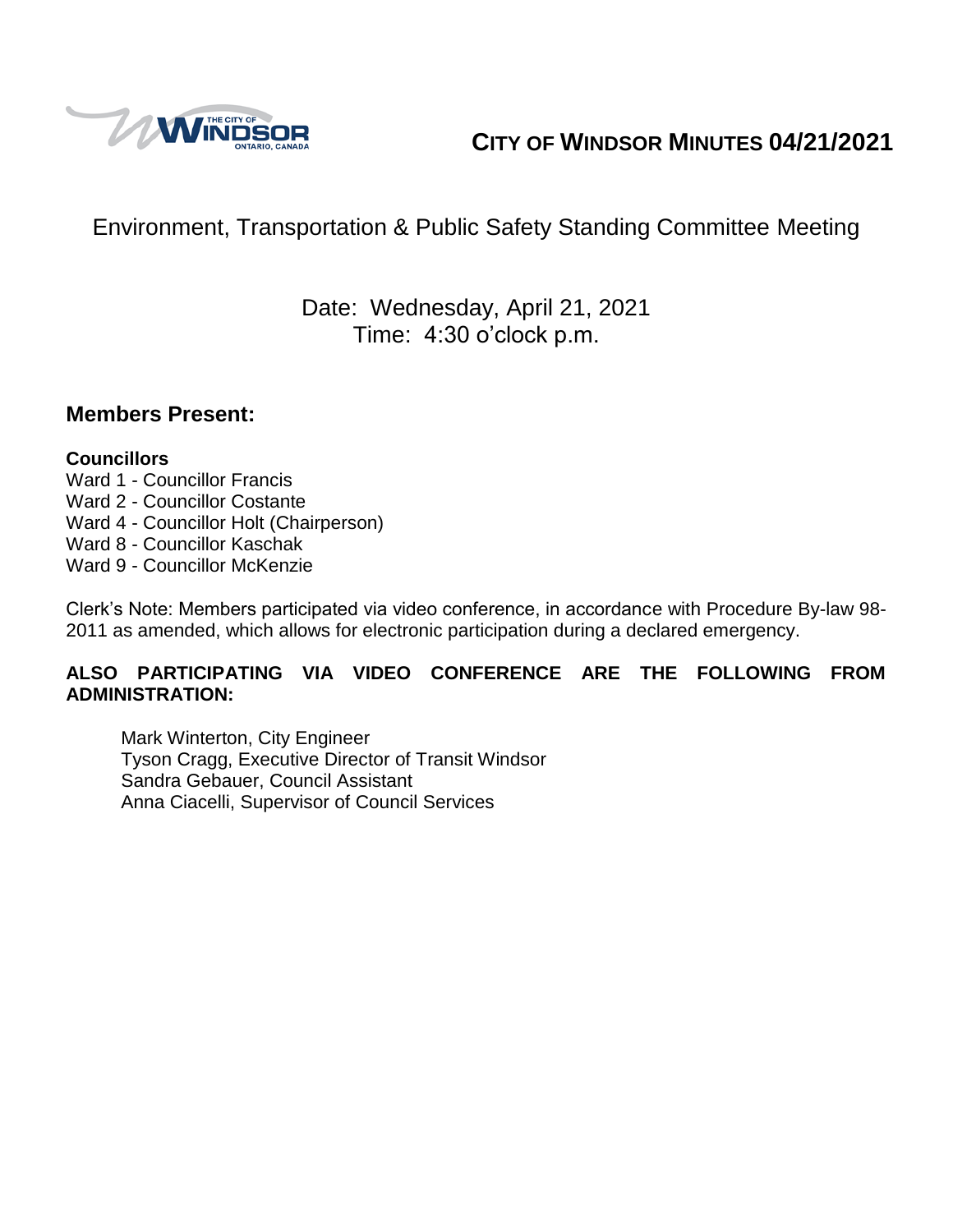# **Minutes Environment, Transportation & Public Safety Standing Committee Wednesday, April 21, 2021 Page 2** of 5

### **1. CALL TO ORDER**

The Chairperson calls the meeting of the Environment, Transportation & Public Safety Standing Committee to order at 4:31 o'clock p.m.

### **2. DISCLOSURE OF PECUNIARY INTEREST AND THE GENERAL NATURE THEREOF**

None disclosed.

### **3. ADOPTION OF THE MINUTES OF THE ETPS STANDING COMMITTEE**

### **3.1. Adoption of the Environment, Transportation & Public Safety Standing Committee minutes of its meeting held March 24, 2021**

Moved by: Councillor Francis Seconded by: Councillor Kaschak

THAT the minutes of the Environment, Transportation & Public Safety Standing Committee meeting held March 24, 2021 **BE ADOPTED** as presented. Carried.

Report Number: SCM 101/2021

## **4. REQUEST FOR DEFERRALS, REFERRALS OR WITHDRAWALS**

None requested.

## **5. COMMUNICATIONS**

None presented.

## **6. PRESENTATIONS AND DELEGATIONS**

None.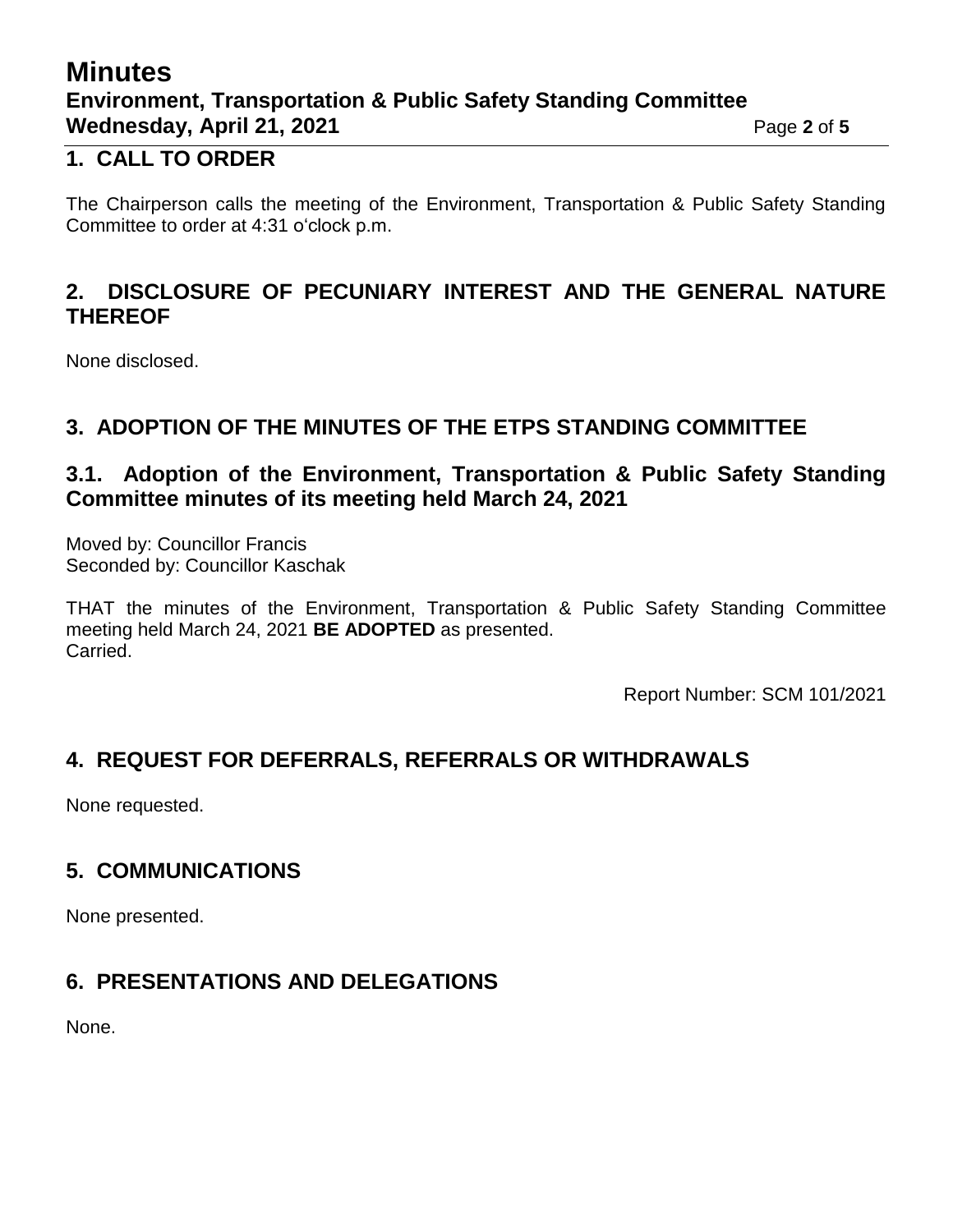# **Minutes Environment, Transportation & Public Safety Standing Committee Wednesday, April 21, 2021 Page 3** of 5

### **7. COMMITTEE MATTERS**

### **7.1. Minutes of the Windsor Licensing Commission of its meeting held March 17, 2021**

Moved by: Councillor Francis Seconded by: Councillor Kaschak

Decision Number: **ETPS 824** THAT the minutes of the Windsor Licensing Commission of its meeting held March 17, 2021 **BE RECEIVED**. Carried.

> Report Number: SCM 76/2021 Clerk's File: MB2021

### **7.2. Report No. 155 of the Windsor Licensing Commission - Request to Extend Estate Trustee as Plate Holder for Taxicab Plate #16**

Moved by: Councillor Kaschak Seconded by: Councillor Francis

Decision Number: **ETPS 825**

THAT Report No. 155 of the Windsor Licensing Commission of its meeting held March 17, 2021 indicating:

That the Windsor Licensing Commission RECOMMENDS to City Council that the request to permit Ms. Zeina Zaatar, Estate Trustee to hold City of Windsor Taxicab Plate #16 and any associated licenses BE APPROVED until July 10, 2022 and further, that Taxicab Plate #16 BE REVOKED and RETURNED to the Licence Commissioner should the taxicab plate not be transferred on or before July 10, 2022.

**BE APPROVED**.

Carried.

Report Number: SCM 77/2021 Clerk's File: MB2021

### **8. ADMINISTRATIVE ITEMS**

None presented.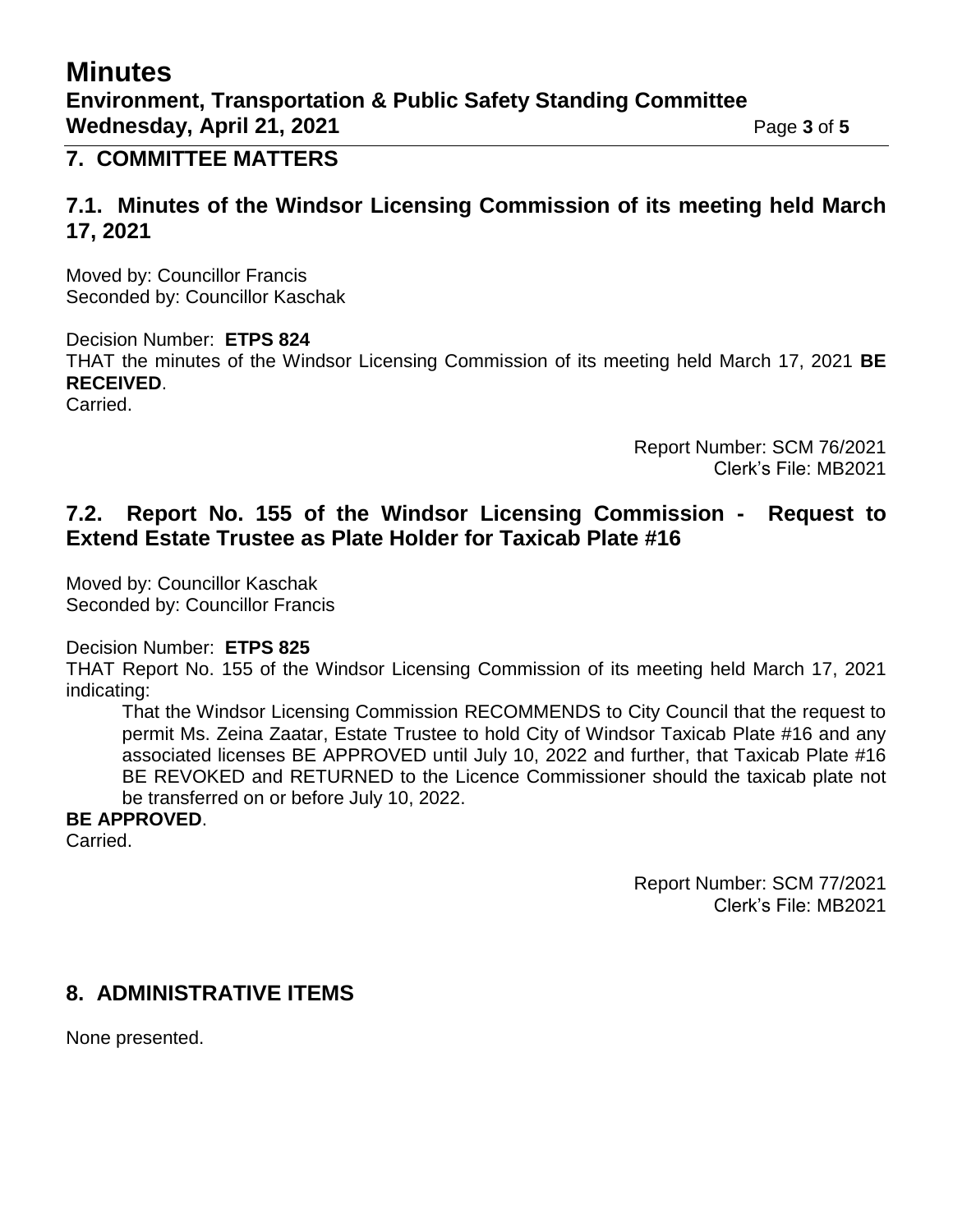# **Minutes Environment, Transportation & Public Safety Standing Committee Wednesday, April 21, 2021 Page 4** of 5

### **9. TRANSIT BOARD ITEMS**

### **9.1. Transway 1C Route Change September 2021 - City Wide**

Councillor Kaschak inquires about the notification related to the change to the 1C and commends administration on the process and carrying out the public consultation. Tyson Cragg, Executive Director of Transit Windsor, appears via video conference for the Environment, Transportation and Public Safety Standing Committee Meeting regarding the administrative report "Transway 1C Route Change" and indicates that the website was active for 2 weeks for the period in March and garnered 770 views with mostly positive feedback supporting the change. The change was part of the Transit Master Plan.

Councillor Kaschak comments that he agrees; it is a positive change, which will save miles/emissions, etc., and he is in favour of the change.

Moved by: Councillor Kaschak Seconded by: Councillor McKenzie

Decision Number: **ETPS 826**

THAT the Environment, Transportation and Public Safety Standing Committee, sitting as the Transit Windsor Board of Directors and City Council **APPROVE** the proposed Transway 1C route change. Carried.

> Report Number: S 37/2021 Clerk's File: MT2021

#### **10. ADOPTION OF TRANSIT BOARD MINUTES**

None presented.

### **11. QUESTION PERIOD**

None registered.